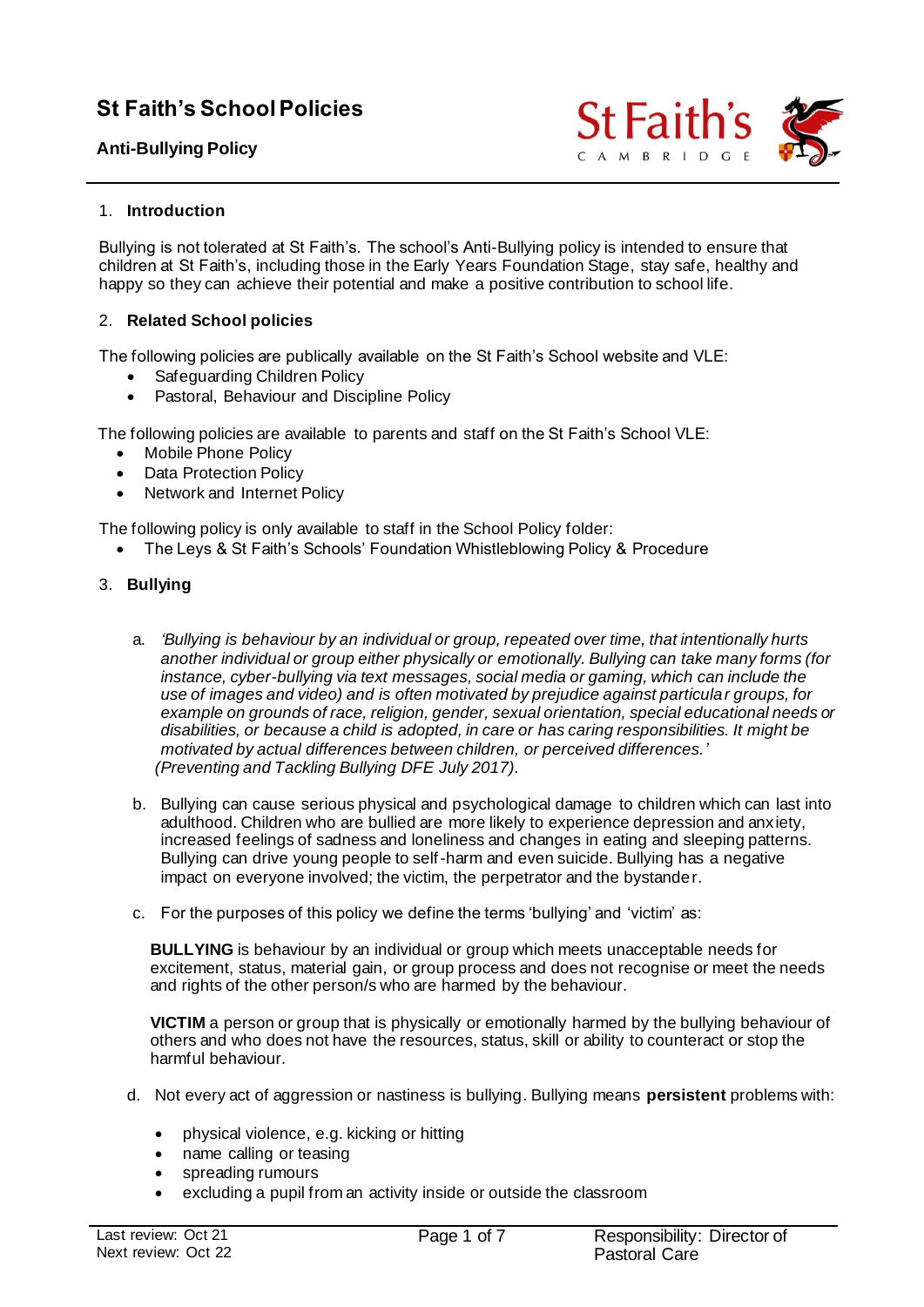- encouraging or forcing someone to do something against their will
- ignoring or not talking to someone
- intimidating someone verbally or physically
- invading someone's personal space to make them feel uncomfortable or unhappy
- laughing at someone, giving them unkind looks or using 'banter'
- taking or damaging someone's property
- cyberbullying (definition in section e)
- making unkind or inappropriate comments about religion, gender, sexuality (including homophobia), disability, appearance, ethnic or racial origin, cultural background, special educational needs, health conditions or circumstances relating to home life
- e. Cyberbullying may be defined as 'the use of electronic communication, particularly mobile phones and the internet, to bully a person, typically by sending messages of an intimidating or threatening nature'. Cyberbullying can take a number of different forms: threats and intimidation, harassment or 'cyber-stalking' (e.g. repeatedly sending unwanted texts or instant messages), sexting (e.g. sending sexually explicit messages, indecent photos or videos via mobile technology), vilification, exclusion, impersonation, unauthorised publication of private information or images and 'trolling' (abusing the internet to provoke or offend others online) and radicalisation. It can be an extension of face-to-face bullying, with technology providing the bully with another route to harass their target. It can be particularly hard for parents to monitor cyberbullying if children have private access to the internet. Further information on cyberbullying can be found in the appendix to this policy. Information on sexting can be found in the 'Safeguarding Children Policy.'
- f. Characteristic signs of bullying may include:
- poor attendance and a reluctance to come to school
- excessive anxiety
- Uncharacteristic change in behaviour; either withdrawn and quiet or loud and excitable
- uncharacteristically poor work in quality or presentation
- property that suddenly goes missing or is damaged
- loss of confidence
- frequent visits to the school nurse or to any other adult
- loss of appetite or increased appetite
- avoidance of certain spaces
- poor sleep-patterns
- talk of running away from home or suicide

Observation of a number of symptoms such as these should always raise questions as to whether a child is being bullied at school or at home.

# 4. **Safeguarding children and young people**

The school recognises that under the Children Act 1989, a bullying incident should be addressed as a child protection concern when there is '*reasonable cause to suspect that a child is suffering, or is likely to suffer, significant harm.'* Where this is the case, the school staff should report their concerns to the DSL or one of the DDSLs who, in turn, should report their concerns to children's social care or the police. Even where safeguarding is not considered an issue, the school may need to draw on a range of external services to support the pupil who is experiencing bullying, or to tackle any underlying issue, which has contributed to a child engaging in bullying.

For further information on peer on peer abuse which includes sexual bullying, sexual harassment, and sexting, see the 'Safeguarding Children Policy.'

# 5. **Vulnerable pupils**

a. Some pupils are particularly vulnerable to bullying and may be severely affected by it, such as those with special educational needs or disabilities. Others may be particularly vulnerable because they are going through a personal or family crisis, or suffering from a health problem. There will also be a range of other local or individual factors that result in some children being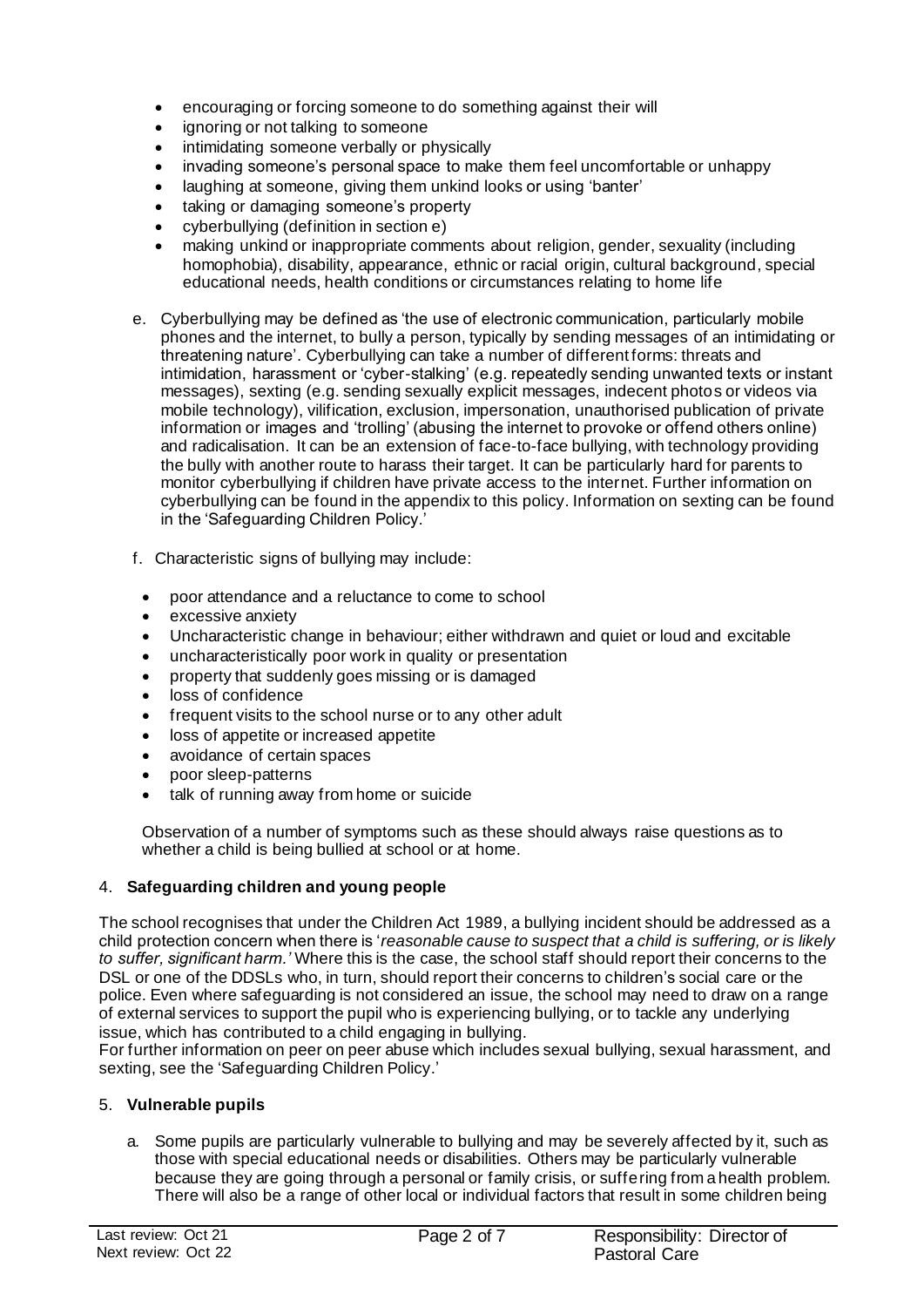more vulnerable to bullying and its impact than others. Staff should be alert to these children and flag up concerns immediately.

b. There is evidence to suggest that pupils who are bullied in school are more likely to be bullied out of school, for instance either on their way to or from school or through cyberbullying.

### 6. **Creation of a positive environment**

- a. When children feel they are important and belong to a friendly and welcoming school, bullying is far less likely to be part of their behaviour. We aim to foster an environment where pupils display good behaviour and show respect towards each other. The School ethos is based around the three Rs - Respect for myself, Respect for others and Responsibility for all my actions and the document 'Being our Best Selves.' Pupils in Year 8 act as Prefects and Buddies and they are encouraged to be good role models to the younger pupils. (See the Pastoral, Behaviour and Discipline Policy).
- b. 'The Teaching Staff Handbook' explains that 'all staff must act as good role models for pupils. Staff must behave in a thoroughly professional manner and set an example to pupils through high standards of behaviour. They must appreciate the importance of their roles in guiding the development of pupils in a moral and ethical context, and are expected to behave appropriately both in and out of school in a way which maintains the reputation of St Faith's.'
- c. We aim to celebrate the successes of all pupils and create a culture where pupils are proud of their own achievements and encouraging and sensitive towards their peers. For further information on the means of rewarding pupils' successes see the 'Pastoral, Behaviour and Discipline Policy.'

# 7. **Education of the pupils**

- a. We aim, as a School, to produce a safe and secure environment in which pupils are encouraged to discuss their feelings openly and without fear of judgement. We endeavour to give the children the skills to identify and deal with their worries. We are pro-active in our approach to educating the pupils about bullying and cyber-bullying.
- b. The nature of bullying, its damaging consequences and its unacceptability in any community are frequently discussed in PSHCE lessons, assemblies and Tutor group sessions throughout the school. During the annual anti-bullying week in November, the topic of bullying is covered in Tutor and PSHCE sessions, and assemblies. Pupils complete a confidential bullying survey during anti-bullying week and also in the summer term. An e-safety assembly is delivered to the whole school in the summer term.
- c. Within the Year 3 to 8 PSHCE programme, pupils learn about topics including equality, diversity, respecting others' viewpoints, racism, prejudice, stereotyping, human rights, homophobia and the role and responsibility of a bystander in helping to stop or prevent bullying. Pupils in Year 8 study extremism, radicalisation, terrorism and the Prevent agenda.
- d. Children are regularly reminded about whom they should tell or talk to if they are being bullied. These people include their Tutors, the School Listener, their Head of House, Head of Pre Prep, the Director of Pastoral Care, the Deputy Head, the Headmaster and their parents. The complaints procedure is also included in the pupils' homework diaries. If a pupil witnesses a bullying incident or is being bullied they can send a message to pastoral staff via the 'I need to talk' button on the VLE.
- e. Pupils and parents are encouraged to report incidents of bullying outside school. These incidents should be investigated and acted on by staff. The Headmaster will consider whether it is appropriate for the police to be informed.

# 8. **What the School will do**

The role of staff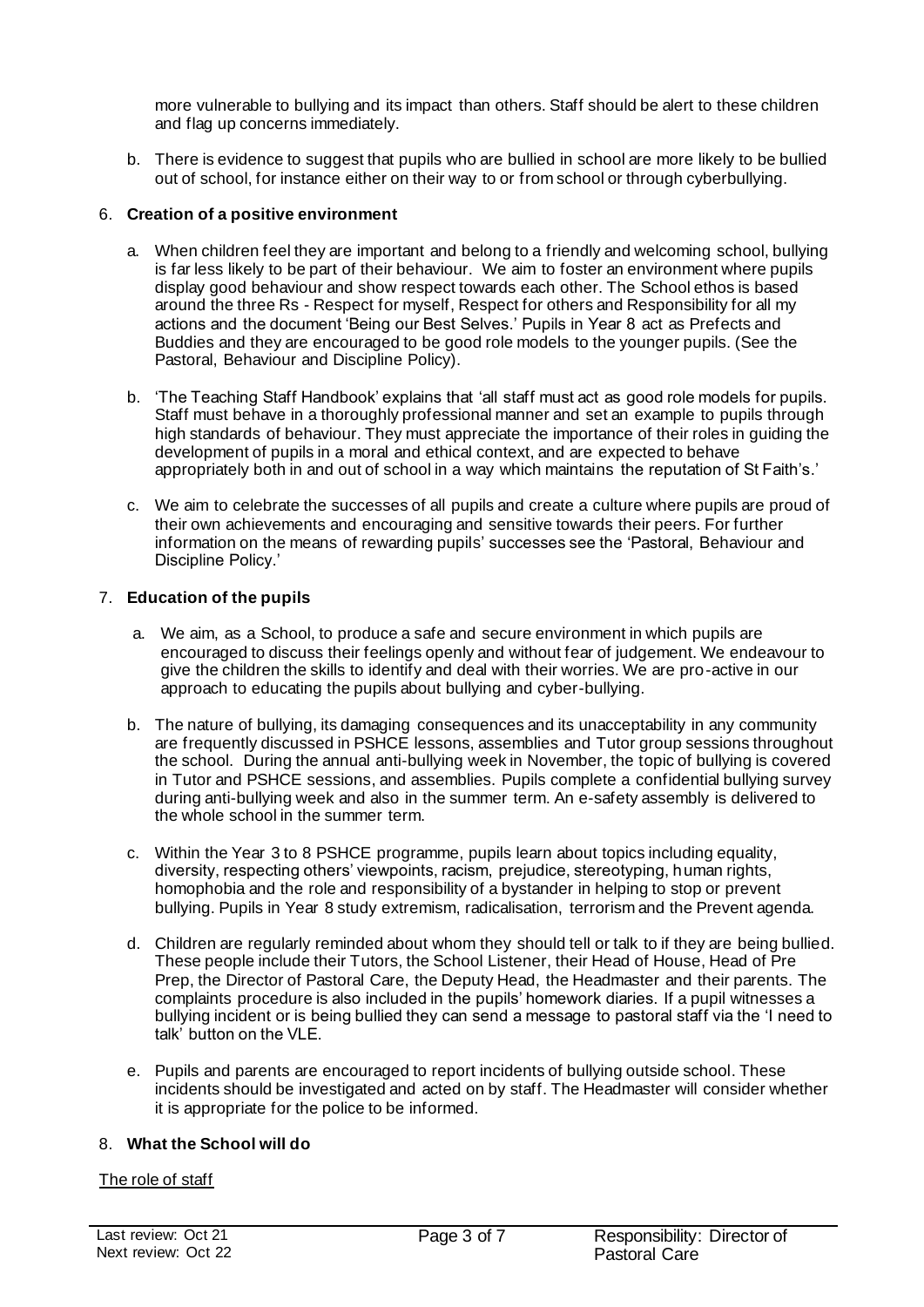In the event of a member of staff witnessing or being made aware of a bullying incident, they should contact a member of the pastoral team as soon as possible to pass on the concern. They should contact the child's Tutor, Head of House, Head of Pre Prep or Director of Pastoral Care. The member of the pastoral team who receives the information should ensure that they inform other pastoral staff, as appropriate. A decision can then be made about how to proceed. In serious cases of bullying, the Deputy Head and Headmaster should be informed by the Head of Pre Prep or Director of Pastoral Care immediately.

# The victim

In the event of an allegation of bullying, the school will act promptly to address any concerns. The following procedures will take place to support the victim:

- a. The victim of bullying will be asked to talk to a member/s of the pastoral team to discuss the concern. The teacher/s will explain the action which will be taken to prevent, as far as reasonably possible, any further occurrences of the bullying.
- b. Arrangements will be made for the pupil to meet regularly with a member/s of the pastoral team to review the situation until the concern has passed.
- c. The pupil is urged to inform a member of staff and/or a parent immediately if the concern resurfaces.
- d. The child's parents will also be asked to inform the school if they hear that there are further concerns.
- e. Teaching staff will be alerted to the concern via e-mail, Individual Concerns Registers and the Weekly Individual Concerns Meeting (Years 5-8)
- f. If appropriate, a weekly appointment may be made for the victim to meet with the school's Independent Listener, to discuss their concerns and receive advice. A Peer Mentor, a pupil in either Years 7 or 8, may also provide support to the victim at this time and a 'safe space' considered.
- g. At any stage, if it is thought appropriate, the 'Group Support Approach' may be implemented by the Director of Pastoral Care or Head of House. The procedure is as follows:
	- Meet the Victim. When the teacher finds out that bullying has happened he/she starts by talking to the victim about his/her feelings.
	- Convene a meeting with the people Involved. The teacher arranges to meet with the group of pupils who have been involved. This will include some bystanders or colluders and even friends of the victim who joined in but did not initiate any bullying. A group of six to eight young people works well.
	- Explain the problem. The teacher tells the group about the way the victim is feeling and might use a poem, piece of writing or a drawing to emphasise his/her distress. At no time does he/she allocate blame to the group.
	- Share responsibility. The teacher does not attribute blame but states that he/she knows that the group can do something about it.
	- Ask the group for their ideas. Each member of the group is encouraged to suggest a way in which the victim could be helped to feel happier. The teacher gives some positive responses but he/she does not go on to extract a promise of improved behaviour.
	- Leave it up to them. The teacher ends the meeting by passing over the responsibility to the group to solve the problem. He/she arranges to meet with them again to see how things are going.
	- Meet them again. About a week later the teacher discusses with each pupil, including the victim, how things have been going. This allows the teacher to monitor the bullying and keeps the young people involved in the process. Further meetings may be arranged as required.

# The Perpetrator/s

In the event of an allegation of bullying, the following procedures will take place:

a. The perpetrator/s of the bullying will meet with a member/s of the pastoral team to discuss the situation. The teacher/s will try to establish the cause of this behaviour and seek positive ways forward. It will be made clear to the perpetrator/s that such behaviour must stop with immediate effect and the consequences of any repetition of the bullying.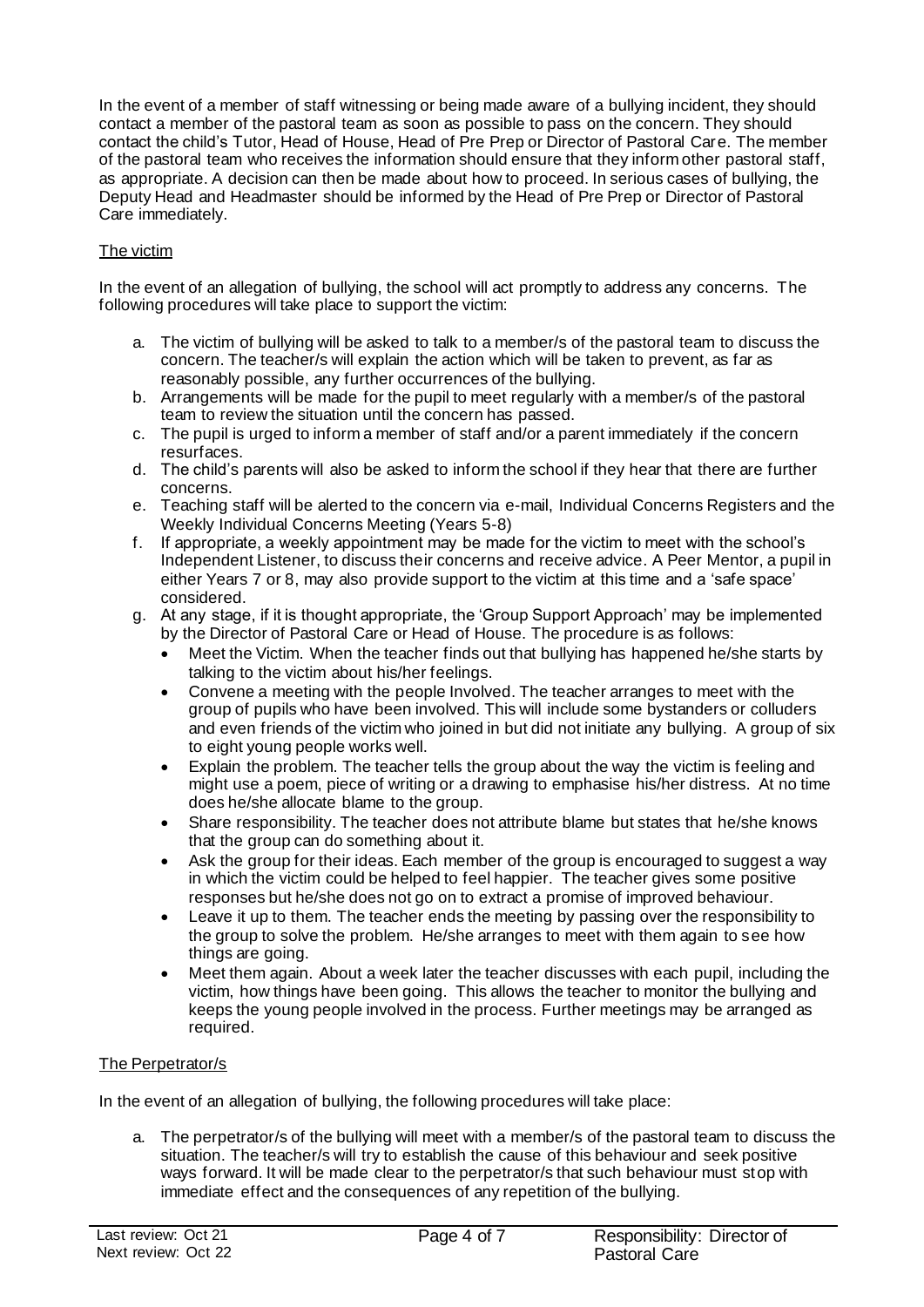- b. The perpetrator/s should apologise to the victim either verbally or in writing and receive a sanction. This will most likely take the form of 'Time out'. Depending on the seriousness of the offence/s further punishments may be instigated, including the loss of privileges or positions of responsibility.
- c. Parents should be informed of all the measures being taken and, at an early stage in the proceedings, be invited in to discuss the situation so that home and school can work together. It may well be that there are home issues at the root of the bullying. If this is the case, it is vital that school and home should be working together in the child's best interests.
- d. Teaching staff will be alerted to the behaviour of the perpetrator/s via e-mail, Individual Concerns Registers and the Weekly Individual Concerns Meeting (Years 5-8) and asked to watch their behaviour closely.
- e. If appropriate, a weekly appointment may be made for the perpetrator/s to meet with the school's Independent Listener, to discuss their concerns and receive advice. A Peer Mentor, a pupil in either Years 7 or 8, may also be organised to provide support at this time.
- f. At any stage, if it is thought appropriate, the perpetrator/s may be asked to take part in the 'Group Support Approach'. (See section g above)
- g. In more extreme cases of bullying, for example where these initial discussions and responses have proved ineffective, the Headmaster will be involved in parental meetings. With parental agreement, external support agencies such as counselling services may be contacted. The school's aim is to educate children, but it may ask parents to remove a child, either temporarily or permanently, from the school if the bullying persists and it finds itself unable to influence that child's behaviour in a positive and effective way. For further information on disciplinary sanctions, see the 'Pastoral, Behaviour and Discipline Policy.'

# 9. **The Role of Parents**

- a. If your child tells you that they are being bullied, or if you suspect that your child is being bullied, please contact their Tutor, Head of House, Head of Pre Prep or the Director of Pastoral Care immediately. At St Faith's, we do not tolerate bullying. We will listen to your son/daughter and do everything we can to remedy the situation.
- b. Talk to your child about what they are doing on the internet and the importance of being safe online.
- c. Parents have a responsibility to pass on bullying concerns, (including occasions when they are bystanders) support the school's Anti-Bullying Policy and actively encourage their child to be a positive member of the school.

# 10. **Records of bullying**

All incidents of bullying, including incidents that happen outside school, are recorded on an electronic 'Bullying concerns form' and also in the victims' and the perpetrators' electronic Pupil Profiles. Bullying which constitutes a safeguarding concern is recorded in 'My Concern', the school's electronic safeguarding system.

# 11. **Training**

Staff receive annual training on this policy which includes the definition of bullying, how to recognise signs of bullying, procedures in place for dealing with incidents of bullying, support for the victim and perpetrator and cyberbullying.

This policy will be made available to pupils, teaching staff, non-teaching staff, parents and governors via the school website and VLE. It has regard to the following Department for Education publications:

- Preventing and tackling bullying (July 2017)
- Cyberbullying: Advice for headteachers and school staff (November 2014)

M CRITCHLEY **Director of Pastoral Care Appendix**

# **Cyberbullying**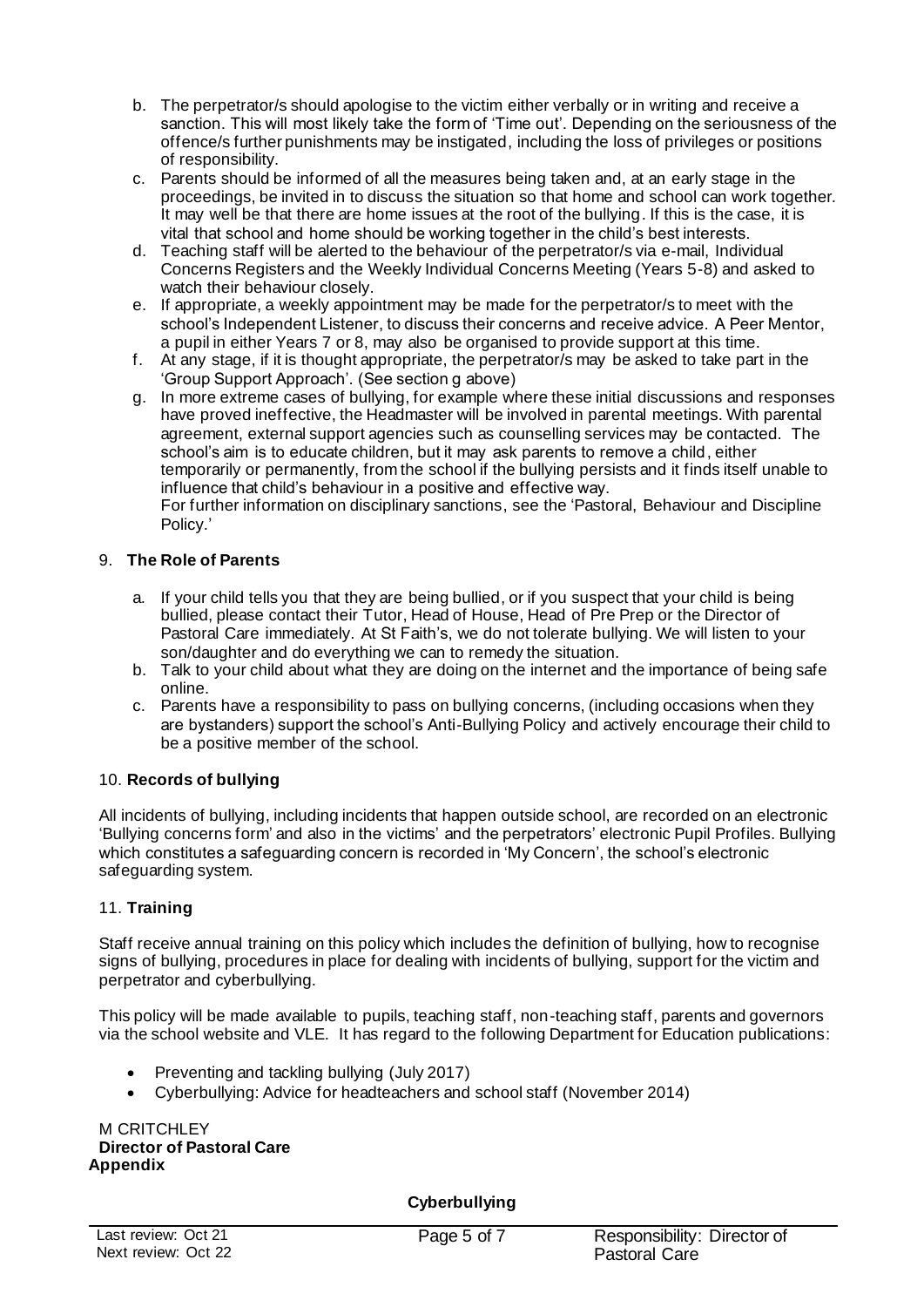# **Use of technology in school**

The school is aware of the dangers for pupils of excessive screen time. Staff are encouraged to turn interactive whiteboards and smartboards off when not in use. Screen free days have been introduced into the curriculum.

The opportunities for cyberbullying via mobile phones in school are recognised. Only pupils who travel to and/or from school independently and are on the 'Unaccompanied Journey' register may bring a phone into school. The Pupil and a parent must read the Mobile Phone Policy and complete an electronic JotForm.

Phones must be switched off on arrival and placed in a secure cabinet before the start of the school day. Phones are returned to pupils by a member of staff as they leave the school site at the end of the day.

Any form of wearable technology, such as a smartwatch or fitness tracker must not be brought into school. Pupils are not allowed to take a mobile phone or any form of wearable technology on a day trip or residential trip in the UK or overseas. See the Mobile Phone Policy for further information on the use of mobile phones in school.

All staff, pupils in Years 3-8 and guests, who need to use the school network, are required to read rules for network and internet use and sign an agreement form. There are different sets of rules for different age groups of children and categories of adult. Pupils and staff must sign to say that they agree to these rules. Parents of Pre Prep pupils sign on their behalf. Failure to follow the rules may lead to the implementation of sanctions for pupils and disciplinary action against staff. For further information, see the 'Network and Internet Policy.'

### **Monitoring and filtering inappropriate content**

St Faith's uses firewall technology. It has a sophisticated web filter, which protects users by filtering and blocking inappropriate language and content. This is constantly updated and monitored. We endeavour to ensure that harmful categories, including social media, cannot be accessed and that emails are filtered and quarantined as appropriate. The Network Operations Manager reviews the filtering, to ensure that inappropriate content has not been accessed and meets with the E-Safety Coordinator (Director of Pastoral Care) each week to flag up concerns. The web filtering has an "extremism" category, which blocks extremist sites for all pupils and keeps a log of all searches for up to one year. The school logs all browsing activity. Staff should alert the DSL/DDSLs to any safeguarding concerns which arise when pupils are browsing the internet.

### **Educating and building resilience in pupils**

As part of the Computing syllabus, pupils in Years 3 to 8 are taught annually about e-safety. Topics covered include social networking, staying safe on the internet and cyberbullying. Pupils use CEOP's 'Thinkuknow' website to learn about e-safety matters and external agencies they can contact in the event of bullying. Pupils also learn about e-safety and cyberbullying within PSHCE and there is an esafety focus each summer in an anti-bullying whole school assembly. Staff teach pupils to show on-line resilience.

### **Professional development**

Basic Child Protection training for staff, led by Cambridgeshire Education Safeguarding Team, takes place every three years. The staff are taught about cyberbullying in this training. In addition, the School provides regular in-house safeguarding and child protection training for all staff from the point of their induction. This is updated at least annually. Staff also receive annual training on the Anti-Bullying policy which includes an e-safety element.

# **Informing and educating parents**

The Head of Computing and Director of Pastoral Care write twice-termly e-safety article for parents, which appears in the Headmaster's weekly newsletter and on the VLE. This gives up-to-date information and advice on topics such as gaming, the use of Snapchat and Instagram and setting up parental controls on computers and mobile phones in order to keep children safe. 'Internet Safety Guidelines' are provided for parents in the 'Parents Area' of the VLE.